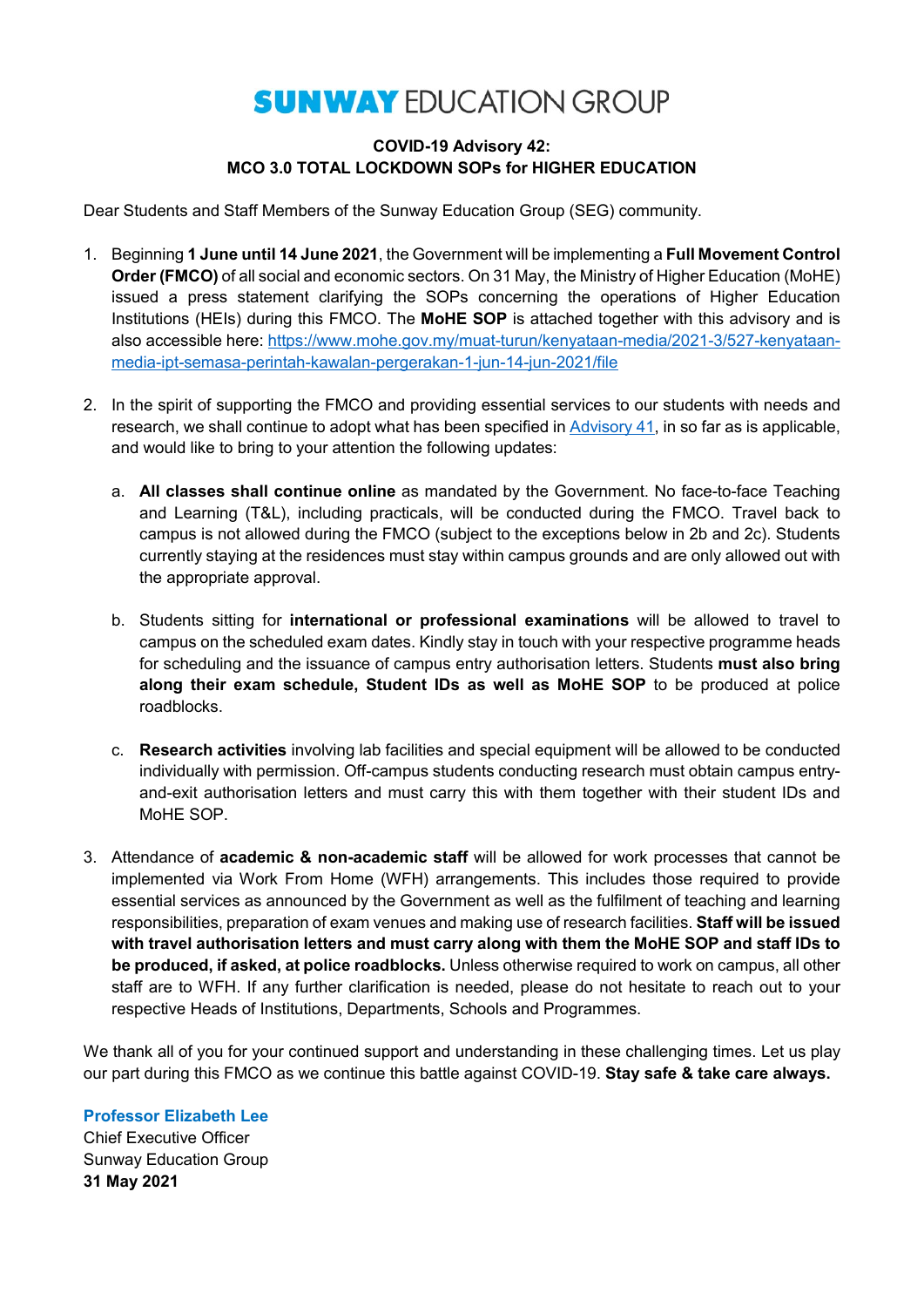

#### **KEMENTERIAN PENGAJIAN TINGGI**

#### **KENYATAAN MEDIA**

# PENGOPERASIAN INSTITUSI PENDIDIKAN TINGGI SEMASA TEMPOH PERINTAH KAWALAN PERGERAKAN (1 JUN 2021 HINGGA 14 JUN 2021)

Susulan pengumuman pelaksanaan Perintah Kawalan Pergerakan (PKP) di seluruh negara bagi tempoh 14 hari bermula 1 Jun 2021 hingga 14 Jun 2021, Kementerian Pengajian Tinggi (KPT) ingin memaklumkan mengenai pengoperasian Institusi Pendidikan Tinggi (IPT) di seluruh negara sepanjang tempoh tersebut.

# **KEBERADAAN PELAJAR**

- i. Pelajar berkeperluan yang telah berada di kampus diminta untuk terus kekal berada di kampus.
- ii. Bagi pelajar berkeperluan yang masih belum pulang ke kampus diminta untuk menangguhkan pergerakan sehingga ke suatu tarikh yang akan dimaklumkan kemudian. Pelajar perlu kekal berada di lokaliti masing-masing dan meneruskan pengajaran dan pembelajaran (PdP) secara dalam talian.
- iii. Pelajar perlu berada di dalam kampus dan hanya dibenarkan keluar dengan kebenaran pengurusan IPT dan pematuhan Prosedur Operasi Standard (SOP).

## **AKTIVITI PENGAJARAN DAN PEMBELAJARAN**

- i. Semua aktiviti PdP secara bersemuka adalah tidak dibenarkan.
- ii. Aktiviti penyelidikan yang melibatkan kemudahan makmal dan peralatan khas yang berkeperluan sahaja dan secara individu adalah dibenarkan dengan kebenaran ketua jabatan mengikut SOP yang ketat.
- iii. Pihak IPT bertanggungjawab untuk memastikan SOP dipatuhi oleh semua pelajar berkenaan.
- iv. Pelajar luar kampus yang terlibat dengan aktiviti penyelidikan yang memerlukan kemudahan makmal dan peralatan khas, perlu mendapatkan surat kebenaran keluar masuk kampus dari IPT masing-masing.

 $\mathbf{1}$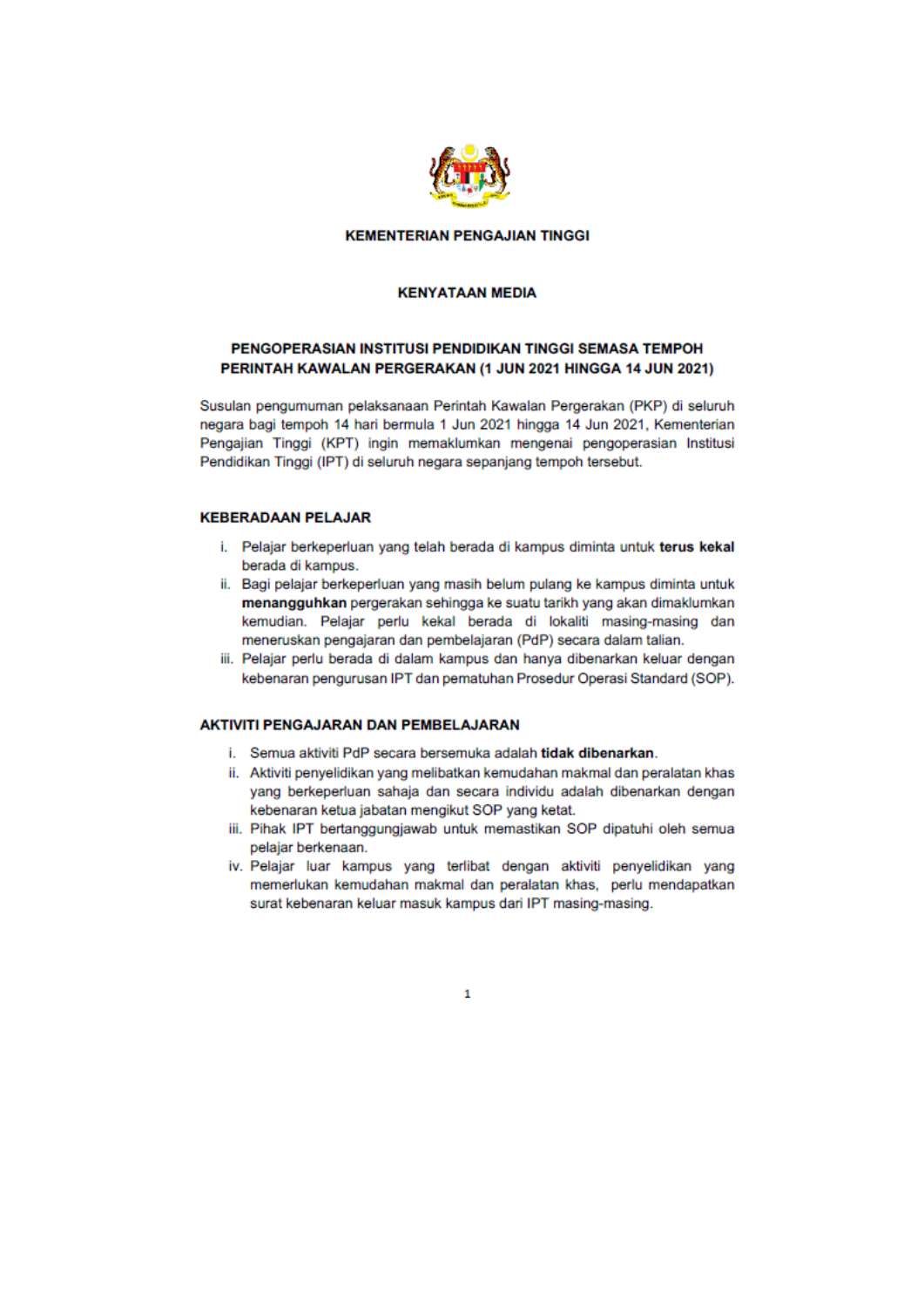#### **KEHADIRAN STAF AKADEMIK DAN BUKAN AKADEMIK**

- i. 100% Bekerja Dari Rumah (BDR). Kehadiran ke pejabat hanya boleh dibenarkan bagi proses keria yang tidak boleh dilaksanakan secara BDR.
- ii. Kehadiran staf akademik dan bukan akademik bagi semua IPT hendaklah tidak melebihi 20% dan penggiliran kakitangan adalah bagi tempoh maksimum 4 jam sahaja.
- iii. Staf akademik dan bukan akademik tidak dibenarkan hadir ke pejabat kecuali untuk perkhidmatan perlu dengan disertai dokumen arahan rasmi daripada IPT masing-masing dan pas pekerja.
- iv. Semua mesyuarat dilaksanakan secara dalam talian melalui medium yang selamat dan terjamin kerahsiaan. Tiada perjumpaan atau aktiviti secara fizikal.

#### PELAKSANAAN AKTIVITI PELAJAR

- i. Semua aktiviti pelajar termasuk kelab, persatuan dan ko-kurikulum yang dilaksanakan secara bersemuka dan berkumpulan adalah tidak dibenarkan.
- ii. Semua aktiviti sosial, keagamaan, ekonomi, sukan dan rekreasi secara berkumpulan adalah tidak dibenarkan.
- iii. Aktiviti sukan dan rekreasi yang dilakukan secara individu di kawasan terbuka tanpa bersentuhan fizikal terhad kepada joging dan senaman sahaja dengan mematuhi penjarakan fizikal sekurang-kurangnya 2 hingga 3 meter tertakluk kepada arahan kawalan pergerakan yang sedang berkuat kuasa.
- iv. Pelaksanaan program/aktiviti pelajar adalah secara dalam talian atau platform digital vang bersesuaian.

## PENGOPERASIAN SEKTOR PERKHIDMATAN PERLU (ESSENTIAL SERVICES). **FASILITI DAN KAFETERIA DI KAMPUS**

- i. Perkhidmatan perlu seperti bank, farmasi, kedai runcit, dobi dan kafeteria dibenarkan beroperasi mengikut SOP dan masa yang telah ditetapkan oleh Keraiaan.
- ii. Bagi perkhidmatan kafeteria, penyediaan makanan adalah secara pack food sahaja.
- iii. Penggunaan fasiliti guna sama di asrama dan kampus perlu dipantau bagi memastikan penguatkuasaan SOP.

# PELAKSANAAN PEPERIKSAAN ANTARABANGSA DAN BADAN PROFESIONAL

- i. Pelajar yang menduduki peperiksaan antarabangsa atau badan profesional dibenarkan tertakluk kepada pematuhan SOP yang ketat.
- ii. Penjadualan peperiksaan antarabangsa dan badan profesional ini diuruskan sepenuhnya oleh organisasi profesional dan antarabangsa.

<sub>2</sub>